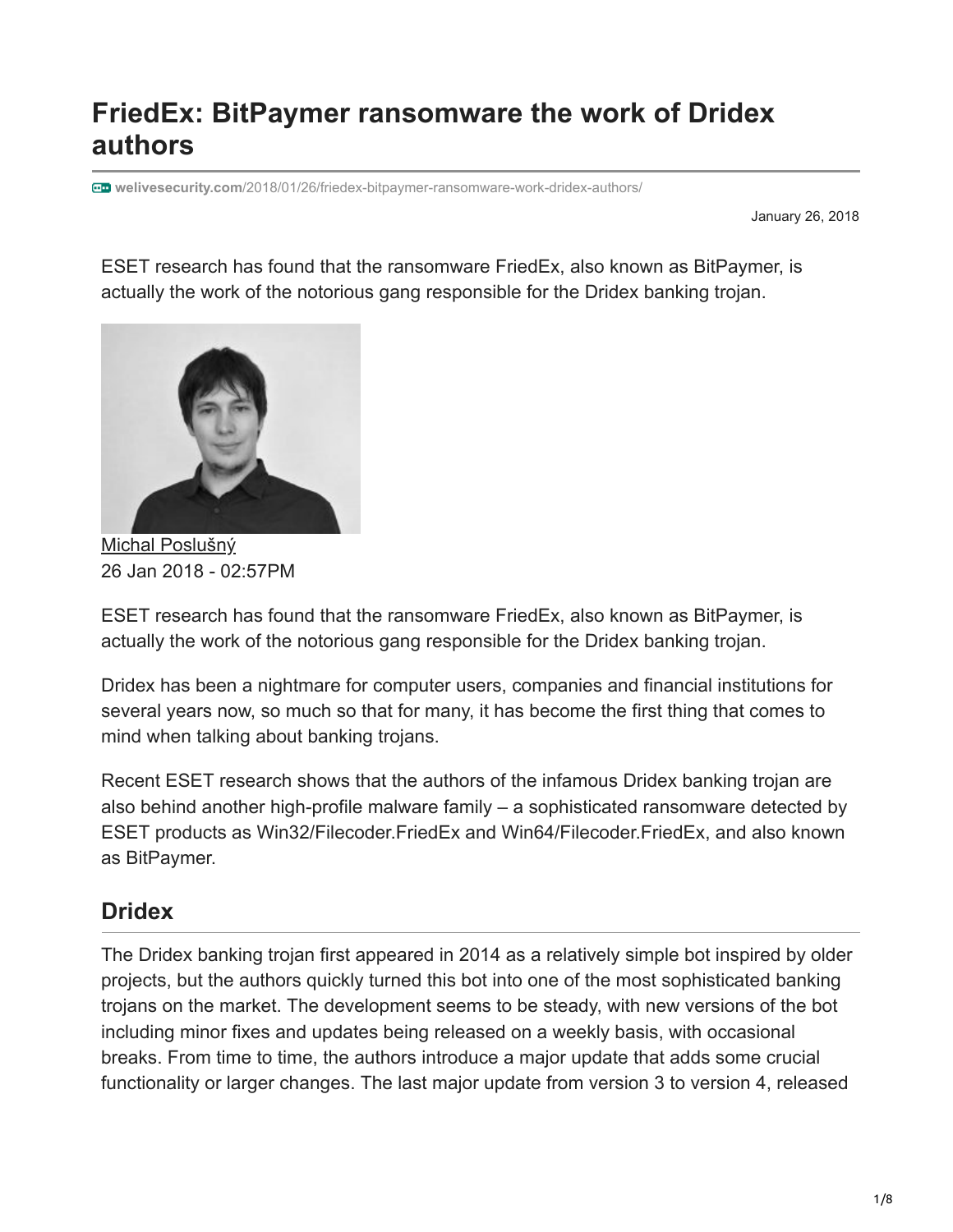at the beginning of 2017, gained attention for adopting the Atom Bombing injection [technique, and later in the year also introducing a new MS Word zero-day exploit, w](https://thehackernews.com/2017/03/dridex-atombombing-malware.html)hich helped spread the trojan to millions of victims.

As of this writing, the most recent version of Dridex is 4.80 and includes support for webinjects into Chrome version 63. Dridex 4.80 was released on December 14th 2017.

Note: Last year [we released a tool](https://github.com/eset/volatility-browserhooks) that helps identify malicious hooks in popular web browsers. The tool is designed to help incident responders discover potential banking trojan infections, including Dridex.

## **FriedEx**

Initially dubbed BitPaymer, based on text in its ransom demand web site, this ransomware was [discovered in early July 2017 by Michael Gillespie.](https://twitter.com/demonslay335/status/884545841691844608) In August, it returned to the spotlight and made headlines by [infecting NHS hospitals in Scotland.](https://www.bleepingcomputer.com/news/security/bit-paymer-ransomware-hits-scottish-hospitals/)

FriedEx focuses on higher profile targets and companies rather than regular end users and is usually delivered via an RDP brute force attack. The ransomware encrypts each file with a randomly generated RC4 key, which is then encrypted using a hardcoded 1024-bit RSA public key and saved in the corresponding .readme\_txt file.

In December 2017, we took a closer look at one of the FriedEx samples and almost instantly noticed the resemblance of the code to Dridex. Intrigued by the initial findings, we dug deep into the FriedEx samples, and found out that FriedEx uses the same techniques as Dridex to hide as much information as possible about its behavior.

It resolves all system API calls on the fly by searching for them by hash, stores all strings in encrypted form, looks up registry keys and values by hash, etc. The resulting binary is very low profile in terms of static features and it's very hard to tell what the malware is doing without a deeper analysis.

This prompted yet further analysis, which revealed a number of additional attributes that confirmed our initial suspicions – the two malware families were created by the same developers.

## **Code Similarities**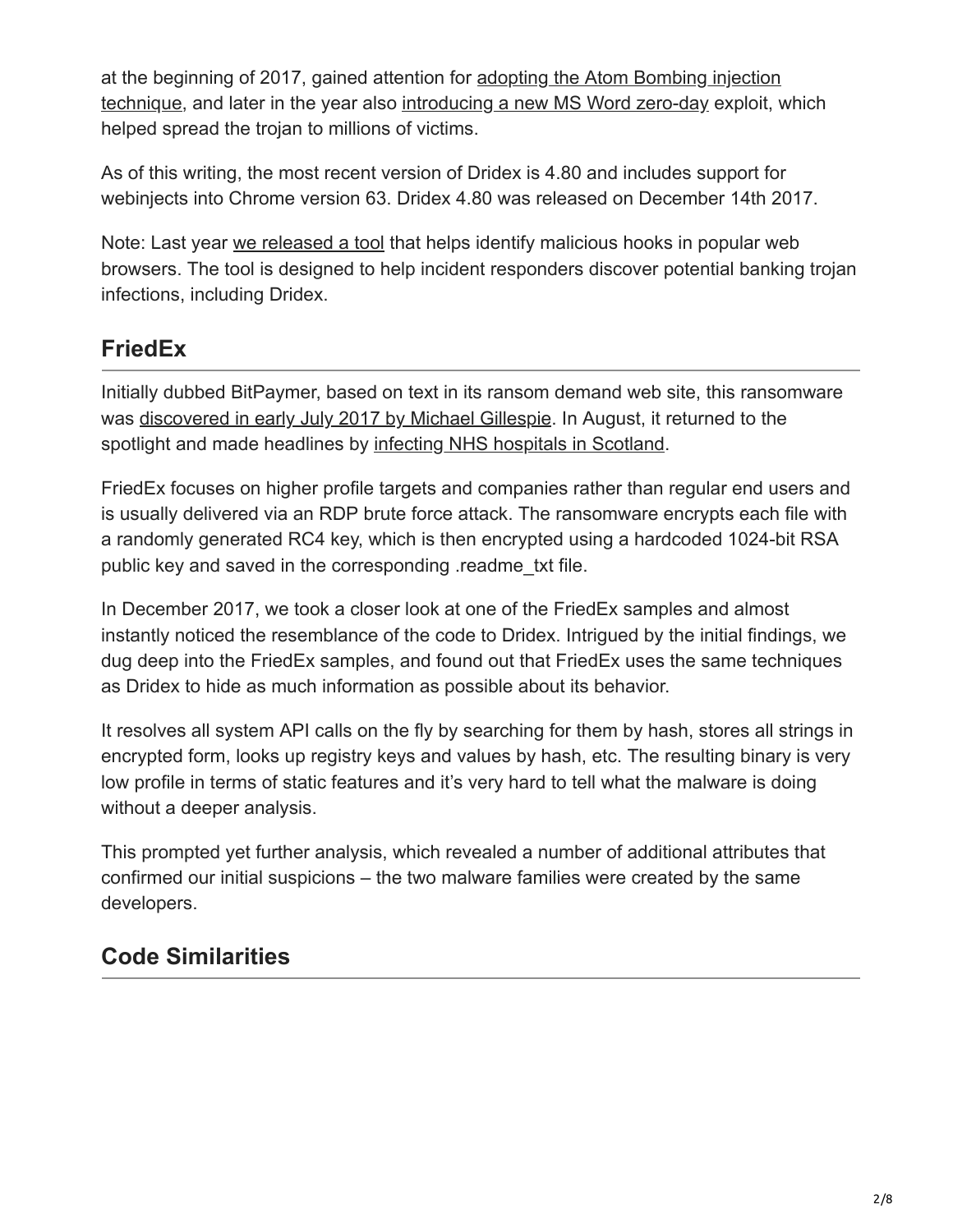

*Figure 1. Comparison of GetUserID function present in both Dridex and FriedEx samples*

In *Figure 1*, we can see a part of a function used for generating UserID that can be found across all Dridex binaries (both loaders and bot modules). As we can see, the very same Dridex-specific function is also used in the FriedEx binaries. The function produces the same results – it generates a string from several attributes of the victim's machine that serves as a unique identifier of the given victim, either in the botnet in the case of Dridex, or of the ransomware with FriedEx. Indeed, the screenshots would make for a good "Spot the difference" game!

This kind of similarity to Dridex is present throughout the FriedEx binaries and only very few functions that mostly correspond to the specific ransomware functionality are not found in the Dridex sample (i.e. the file encryption loop and creation of ransom message files).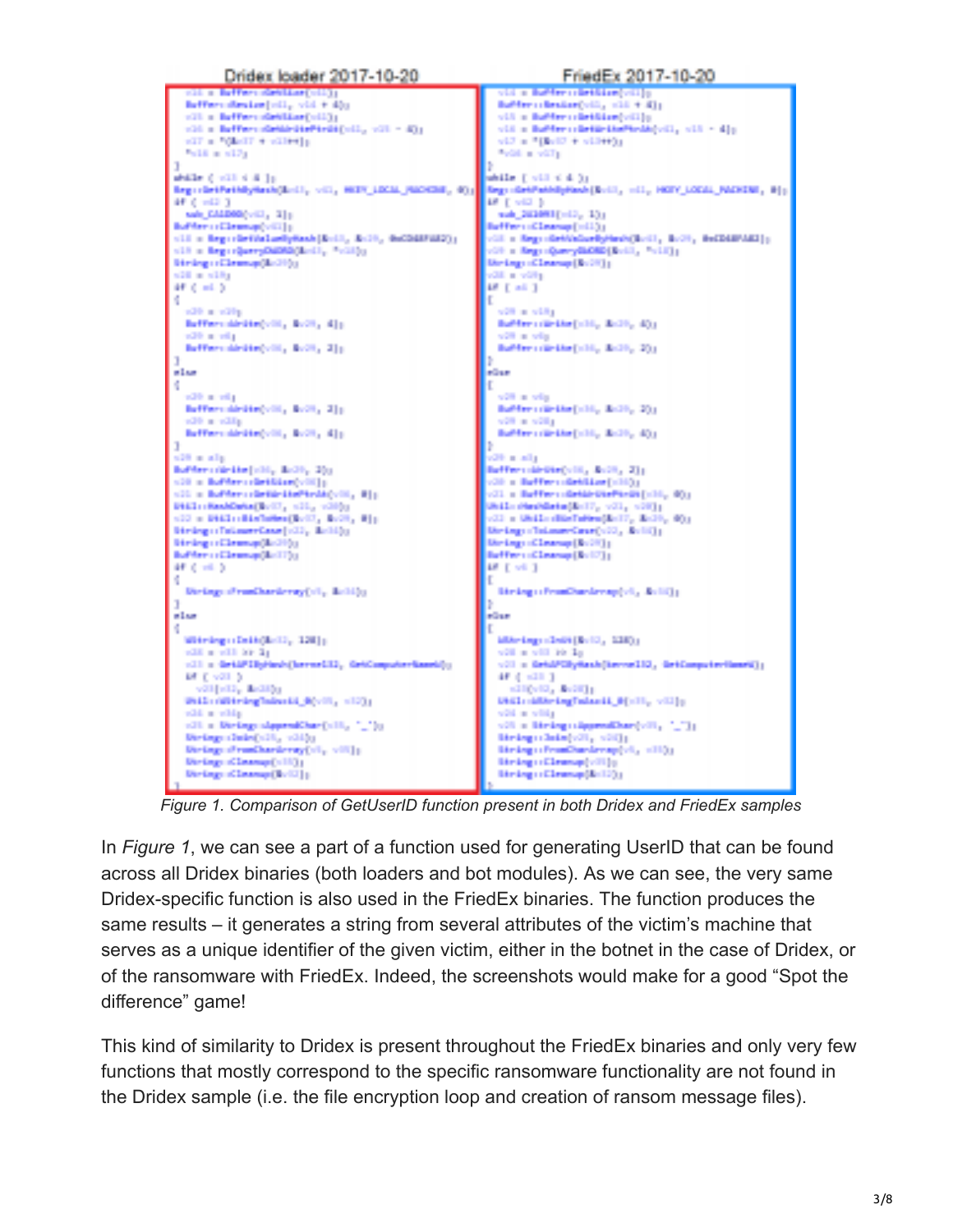| Dridex loader 2017-10-20        |                | FriedEx 2017-10-20                 |                |
|---------------------------------|----------------|------------------------------------|----------------|
| <b>Function name</b>            | Segment        | <b>Function same</b>               | Segment        |
| <b>El Garc GettherDinternal</b> | <b>Ameri</b>   | <b>El Cosa Geli berl'illohamal</b> | first.         |
| Ŧ<br>sub. 045.191               | <b>Arrest</b>  | p.b. 245542                        | <b>Britt</b>   |
| Т<br>sub CASIAT                 | <b>Albert</b>  | Ŧ<br>p.b. 345870                   | <b>Band</b>    |
| Ŧ<br><b>RUE CASTS</b>           | <b>Alberta</b> | <b>Duffer, Jeff</b>                | <b>Grant</b>   |
| <b>Bulletin Mark</b><br>т       | <b>Albert</b>  | p.b. 245952                        | <b>State</b>   |
| T<br>sub CASES?                 | <b>Albert</b>  | Suffer Change                      | <b>Start</b>   |
| y<br><b>Buffer</b> Cleanup      | <b>Albert</b>  | <b>Suffer Cove</b>                 | <b>Boxt</b>    |
| Т<br>Buffer Copy                | <b>Albert</b>  | Buffer GetWingPest                 | <b>Brack</b>   |
| Ŧ<br><b>AUG CASTER</b>          | <b>Alberta</b> | <b>Buffer, Willie</b>              | <b>State</b>   |
| Ŧ<br><b>N.D. CA5508</b>         | <b>Alleged</b> | Util BinTatton                     | <b>State</b>   |
| Buffer GetVintePtrAt<br>Ŧ       | <b>Alleged</b> | Ŧ<br>p.b. 34540°                   | <b>State</b>   |
| Buffer, Virile                  | <b>Albert</b>  | ■ 本 347年7月                         | <b>Service</b> |
| 7<br>Util Britishian            | <b>Albert</b>  | Daffer, Write B                    | <b>Boot</b>    |
| Ţ<br>sub CASHS                  | and .          | p.b. 245000                        | <b>Band</b>    |
| T<br>sub CASES                  | الحالب         | Crapto GerillandonData             | <b>Start</b>   |
| <b>REFERENCE</b><br>Ŧ           | <b>Albert</b>  | <b>Buffer</b> Initiaterral         | <b>State</b>   |
| T<br>ab C45642                  | <b>Arrest</b>  | p.b. 345040                        | <b>Service</b> |
| Buffer, Write 0<br>F            | <b>Arror</b>   | Ŧ<br><b>Buffer</b> Resist          | <b>Street</b>  |
| Ţ<br>sub. GA59CO                | <b>Albert</b>  | Ŧ<br>Buffer GetSex                 | <b>Brack</b>   |
| F<br><b>BUSINESS OF</b>         | الحاف          | r<br><b>Remedicinesser</b> , O     | <b>Stand</b>   |
| T<br><b>AUGUST</b>              | الحالب         | <b>Shing PromChankerse</b>         | <b>Sept.</b>   |
| Crypto GenRandomData<br>Ŧ       | <b>ABO</b>     | Shing Int                          | <b>State</b>   |
| biffer, Intimiernal<br>۰        | <b>Albert</b>  | 16 時間間                             | <b>Booth</b>   |
| ads 045815                      | <b>Albert</b>  | 10.0 动变弹                           | <b>Britt</b>   |
| F<br><b>Buffer</b> Rester       | <b>Alberta</b> | Ŧ<br>WString Int                   | <b>Janet</b>   |
| F<br><b>Buffer</b> GetSmo       | <b>Albert</b>  |                                    |                |
| String PromCharAmay             | <b>STATE</b>   |                                    |                |
| y.<br>String Drill              | <b>Allege</b>  |                                    |                |
| sub. CA 5998                    | <b>April</b>   |                                    |                |
| F<br>ads CASES                  | <b>Albert</b>  |                                    |                |
| V<br><b>MSking Juli</b>         | <b>Just</b>    |                                    |                |

*Figure 2. Comparison of function order in Dridex and FriedEx samples. Functions that are missing in the other sample are highlighted in the corresponding color*

Another shared feature is the order of the functions in the binaries, which occurs when the same codebase or static library is used in multiple projects. As we can see in *Figure 2*, while the FriedEx sample seems to be missing some of the functions present in the Dridex sample and vice versa (which is caused by the compiler omitting unreferenced/unused functions), the order remains the same.

Note: Auto-generated function name pairs, based on code addresses (sub\_CA5191 and sub 2A56A2, etc), obviously do not match, but the code they refer to does.

It's also worth mentioning that both Dridex and FriedEx use the same malware packer. However, since the packer is very popular nowadays (probably due to its effectiveness in avoiding detection and hampering analysis) and used by other well-known families like QBot, Emotet or Ursnif, we don't really consider that alone strong evidence.

### **PDB paths**

When building a Windows executable, the linker may include a PDB (Program Database) path pointing to a file that contains debug symbols that help the developer with debugging and identifying crashes. The actual PDB file is almost never present in malware, because it's a separate file that doesn't get into distribution. However, sometimes even just the path,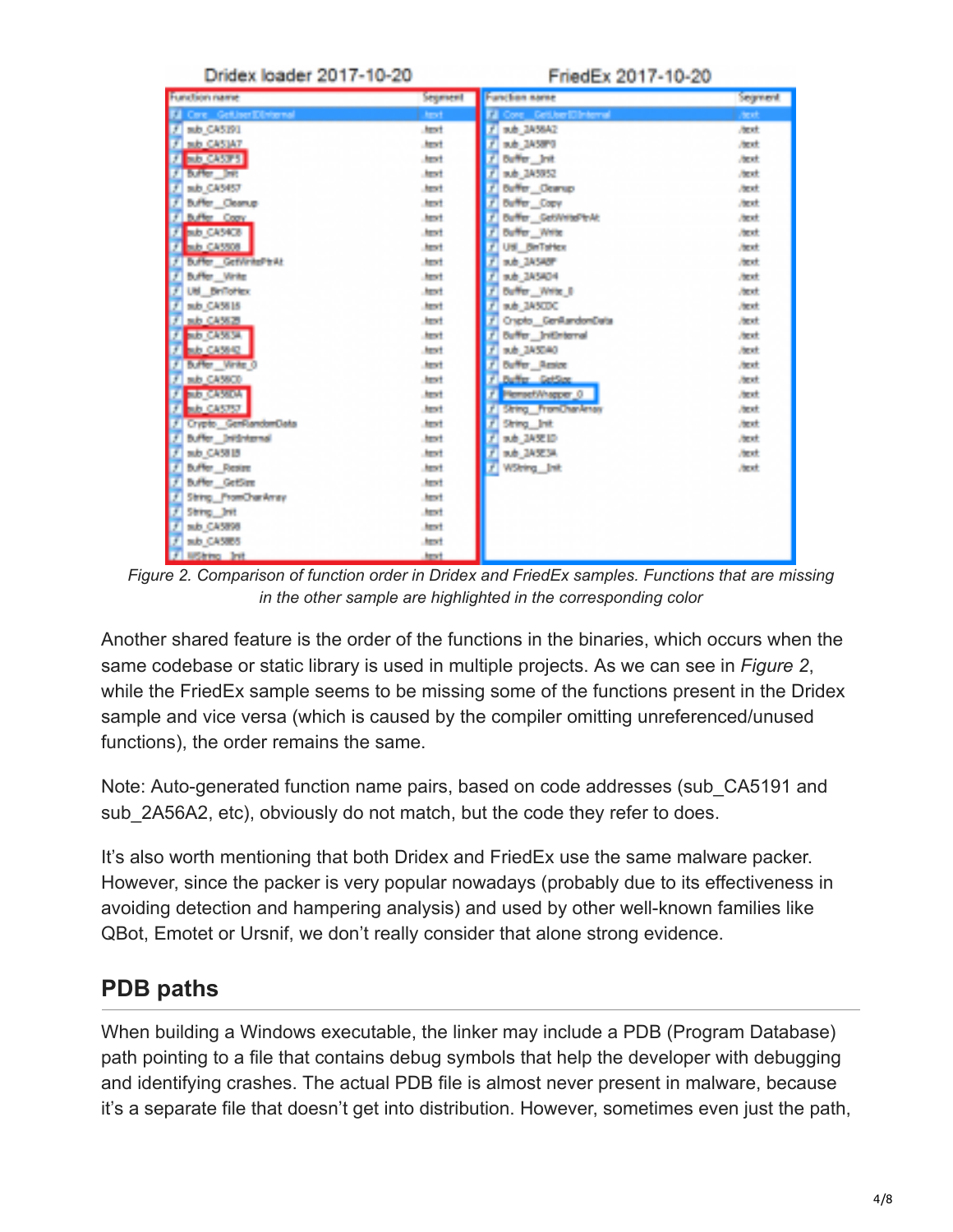if included, can provide valuable information, because PDB files are located in the same directory as the compiled executable by default and usually also have the same base name followed by the .pdb extension.

As one might guess, PDB paths are not included in malware binaries very often, as the attackers don't want to give away any information. Fortunately, some samples of both families do include PDB paths.

| ВВИВА В                                                     |
|-------------------------------------------------------------|
| Work\_bin\Release-Win32\loader.pdb                          |
| S:\Work\ bin\Release-Win32\worker_x32.pdb                   |
| S:\Work\_bin\Release <mark>-Win32\netcheck_x32.pdb</mark>   |
| S:\Work\_bin\Release-Win32\spanner_x32.pdb                  |
| S:\Work\_bin\Release <mark>-Win32\trendnicro_x32.pdb</mark> |
| 8: \Work\_bin\Release-x64\uorker_x64.pdb                    |
| S:\Work\_bin\Release-x64\netcheck_x64.pdb                   |
| S:\Work\_bin\Nelease-x64\spammer_x64.pdb                    |
| S:\Work\_bin\Release-x64\trendmicro_x64.pdb                 |
|                                                             |
| FriedEx PDBs:                                               |
| S:\Work\_bin\Nelease-Win32\wp_encrypt.pdb                   |
| S:\Work\_bin\Release-x64\up_encrypt.pdb                     |
|                                                             |
|                                                             |
|                                                             |
|                                                             |
|                                                             |
|                                                             |
|                                                             |
|                                                             |
|                                                             |

*Figure 3. List of all PDB paths found in the Dridex and FriedEx projects*

As you can see in *Figure 3*, the binaries of both projects are being built in the same, distinctively named directory. Based on a search across all of our malware sample metadata, we have concluded that the path S:\Work\ bin\ is unique to the Dridex and FriedEx projects.

#### **Timestamps**

We found several cases of Dridex and FriedEx with the same date of compilation. This could, of course, be coincidence, but after a closer look, we quickly ruled out the "just a coincidence" theory.

Not only do the compilations with the same date have time differences of several minutes at most (which implies Dridex guys probably compile both projects concurrently), but the randomly generated constants are also identical in these samples. These constants change with each compilation as a form of polymorphism, to make the analysis harder and to help avoid detection.

This might be completely randomized in each compilation or based on some variable like the current date.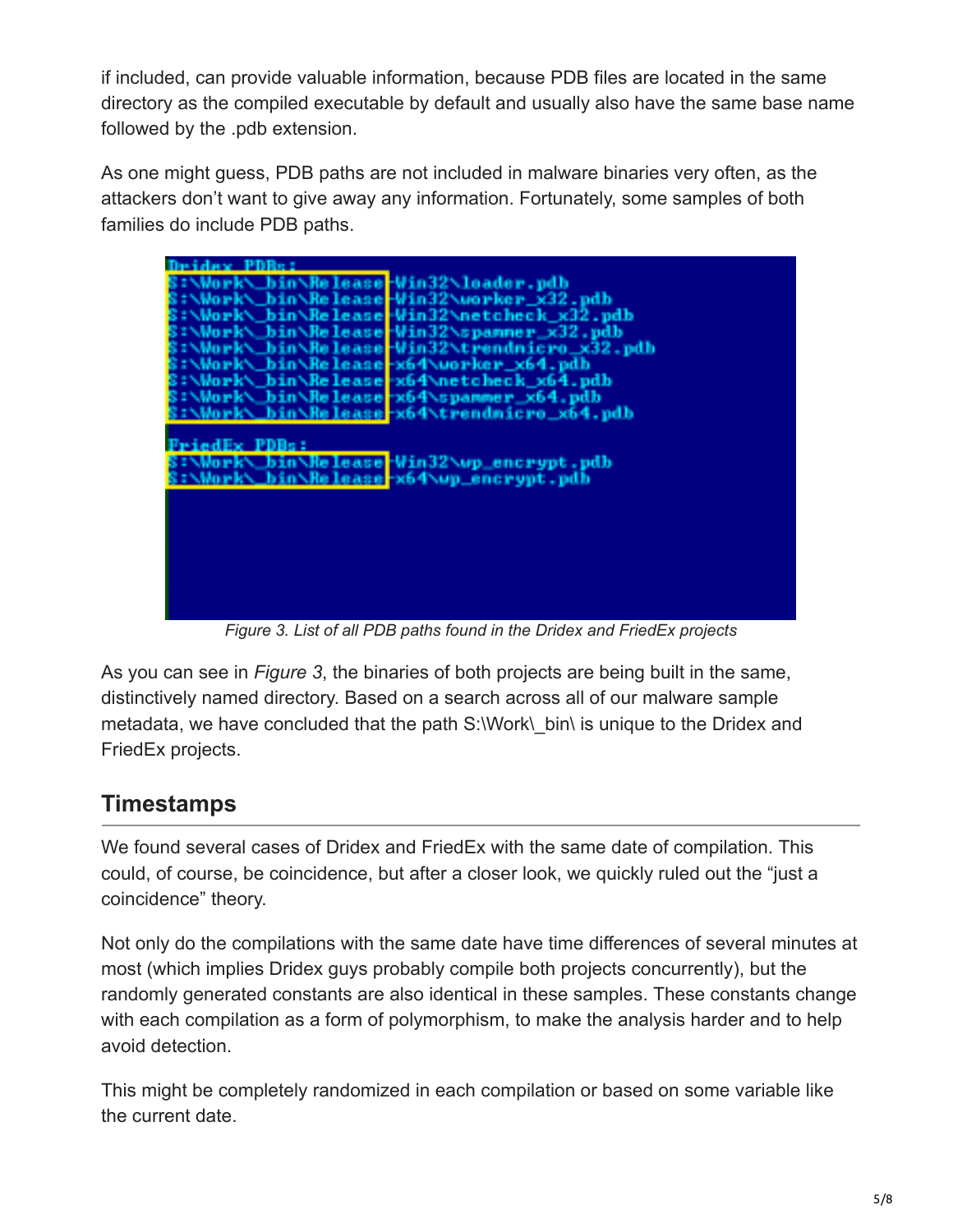

*Figure 4. GetAPIByHash function in Dridex samples with compilation time difference of 3 days. The highlighted constant is different*

In *Figure 4*, we have the comparison of two Dridex loader samples with a three-day difference between compilation timestamps. While the loaders are almost identical with the only difference being their hardcoded data, such as encryption keys and C&C IPs, the constants are different, and so are all the hashes that are based on them. On the other hand, in *Figure 5*, we can see the comparison of the FriedEx and Dridex loader from the same day (in fact, with timestamps just two minutes apart). Here, the constants are the same, meaning both were probably built during the same compilation session.



*Figure 5. GetAPIByHash function in Dridex and FriedEx binaries compiled the same day. The highlighted constant is the same in both samples*

### **Compiler information**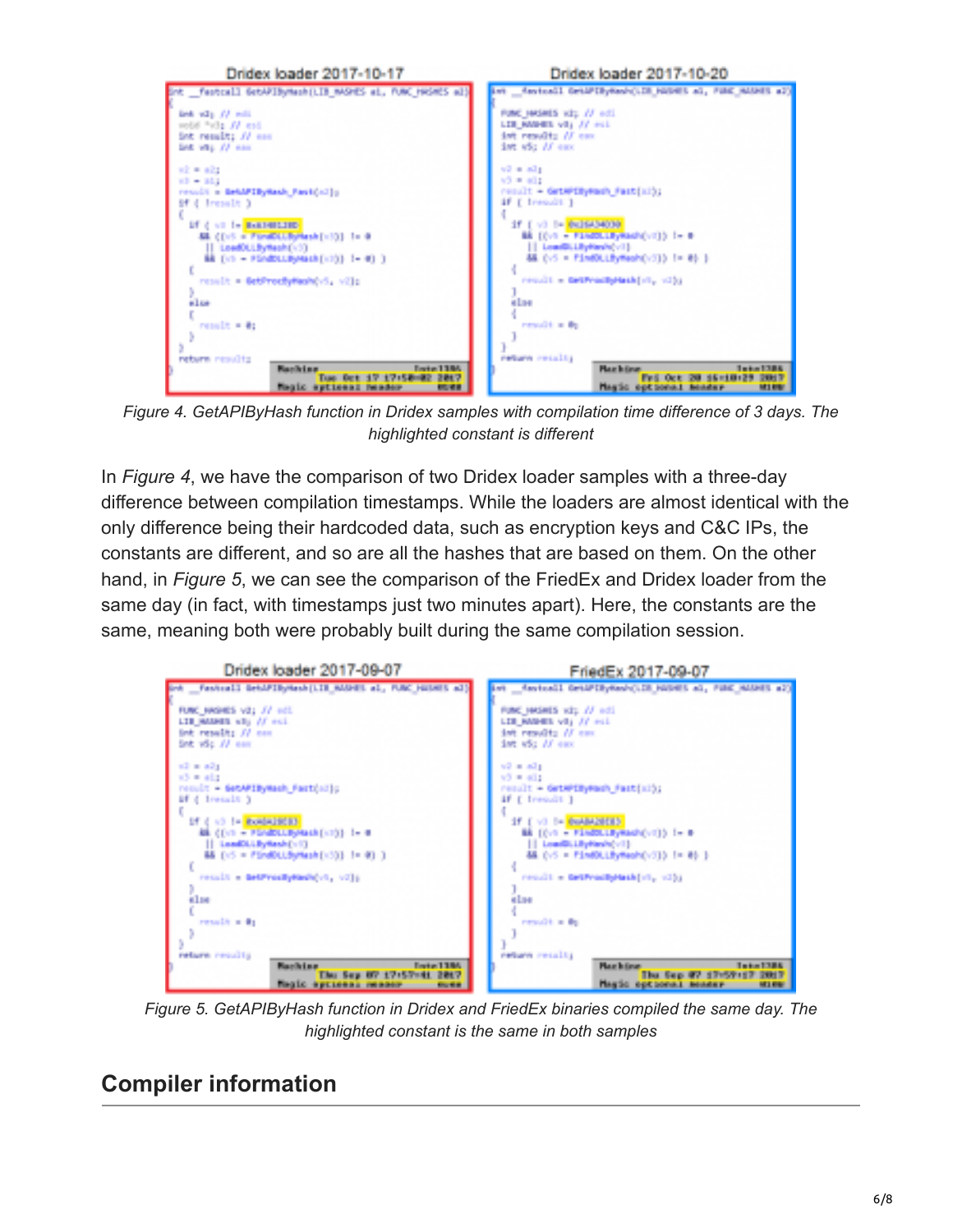The compiler information only further supports all the evidence we found so far – the binaries of both Dridex and FriedEx are compiled in Visual Studio 2015. This is confirmed by both the linker version found in the PE Header and Rich Header data.

| Dridex loader 2017-10-20                                                                       |                                                                                                                                                                                                                              |                 |  |  |
|------------------------------------------------------------------------------------------------|------------------------------------------------------------------------------------------------------------------------------------------------------------------------------------------------------------------------------|-----------------|--|--|
| <b>Lace was</b><br><b>TO BUSINE</b>                                                            | Consiler version                                                                                                                                                                                                             | <b>LIGHTING</b> |  |  |
| <b>Second Little Controller</b><br>prodidingliki188<br>prodidingort@<br><b>Ld Links yd 400</b> | Uisual Studio 2015 (14.00) build 24215<br>Visual Studio 2012 (11,00) heild 65501<br>laporta build<br><b>Direction</b><br><b>BURTHER</b><br><b>CHA</b><br><b>MALLY DIRECT PL</b><br>Uisual Studio 2015 (14.00) haild 24215    | 26.             |  |  |
| FriedEx 2017-10-20                                                                             |                                                                                                                                                                                                                              |                 |  |  |
| <b>Links would</b><br><b>DIAMES</b>                                                            | Congriles vention                                                                                                                                                                                                            | Count           |  |  |
| <b>MURICIPHICS</b><br>prodidinglik988<br>prodid import@<br>id I Sakerd 400                     | Studio 2015 (14.00) haild 24215<br>Studio 2008 (09.00) haild 20727<br><b>TERM</b><br>but 1d<br>le contro<br>10 M A<br><b>BATH YE</b><br>an wa<br>ara na T<br><b>C14.202</b><br><b>Beach 1/4</b><br><b>PARTIES</b><br>Studio, | R<br>鬬          |  |  |

*Figure 6. Rich header data found in Dridex and FriedEx samples*

Apart from the obvious similarities with Dridex, we came across a previously unreported 64 bit variant of the ransomware. As the usual 32-bit version of the ransomware can target both x86 and x64 systems, we consider this variant to be a bit of a curiosity.

#### **Conclusion**

With all this evidence, we confidently claim that FriedEx is indeed the work of the Dridex developers. This discovery gives us a better picture of the group's activities – we can see that the group continues to be active and not only consistently updates their banking trojan to maintain its webinject support for the latest versions of Chrome and to introduce new features like Atom Bombing, but that it also follows the latest malware "trends", creating their own ransomware.

We can only guess what the future will bring, but we can be sure that the Dridex gang isn't going anywhere anytime soon and that they will keep innovating their old project and possibly extend their portfolio with a new piece here and there.

For a long time, it was believed that the Dridex gang was a one-trick pony that kept their focus on their banking trojan. We have now found that this is not the case and that they can easily adapt to the newest trends and create a different kind of malware that can compete with the most advanced in its category.

#### **IoCs**

| Win32/Dridex.BE C70BD77A5415B5DCF66B7095B22A0DEE2DDA95A0 |
|----------------------------------------------------------|
| Win64/FriedEx.A CF1038C9AED9239B6A54EFF17EB61CAB2EE12141 |
|                                                          |

**Win32/FriedEx.A 8AE1C1869C42DAA035032341804AEFC3E7F3CAF1**